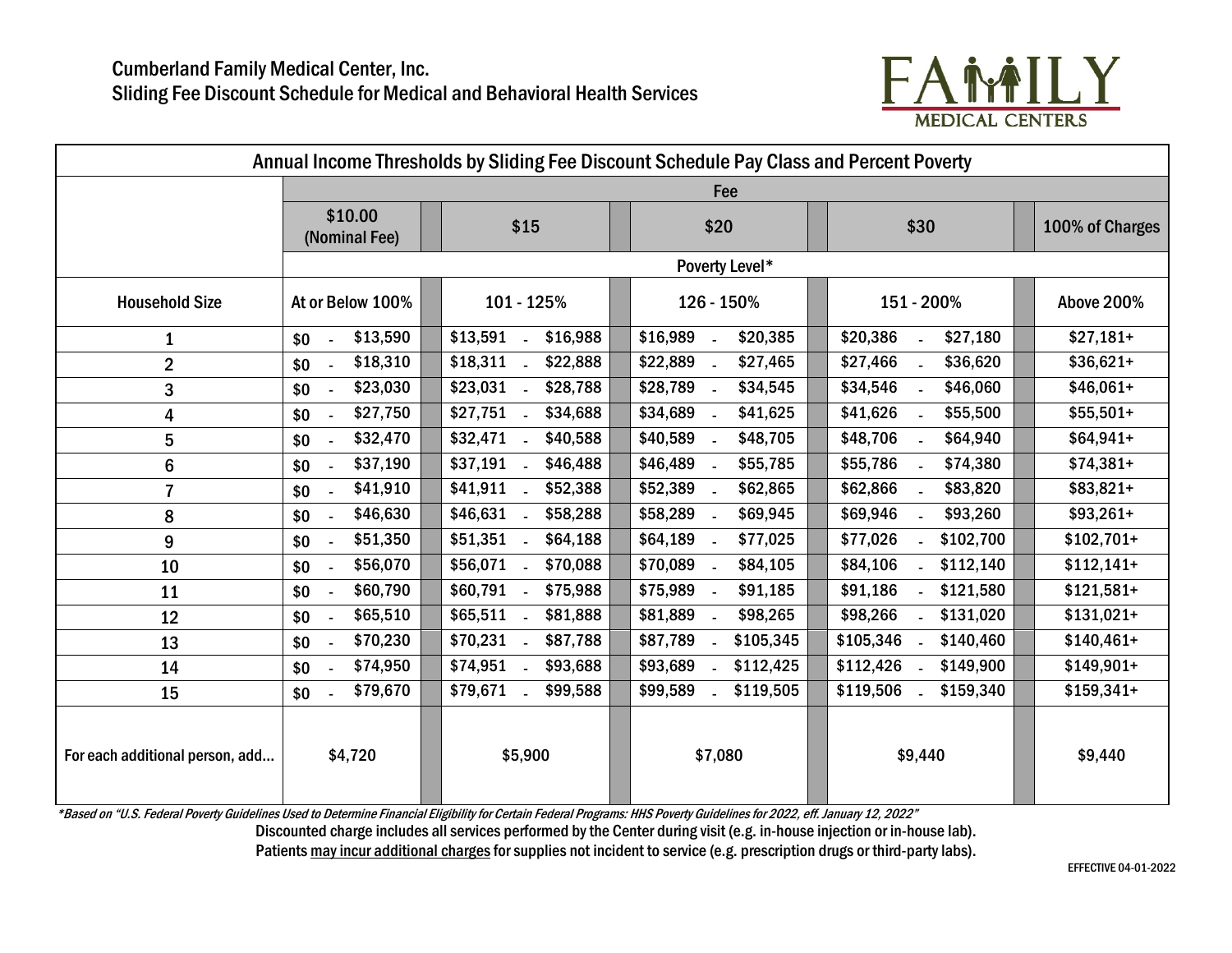

| Annual Income Thresholds by Sliding Fee Discount Schedule Pay Class and Percent Poverty |                           |                         |                                |                                                     |                 |  |
|-----------------------------------------------------------------------------------------|---------------------------|-------------------------|--------------------------------|-----------------------------------------------------|-----------------|--|
|                                                                                         | Fee                       |                         |                                |                                                     |                 |  |
|                                                                                         | \$40.00<br>(Nominal Fee)  | 50% of Charges          | 60% of Charges                 | 70% of Charges                                      | 100% of Charges |  |
|                                                                                         | Poverty Level*            |                         |                                |                                                     |                 |  |
| <b>Household Size</b>                                                                   | At or Below 100%          | 101 - 125%              | 126 - 150%                     | 151 - 200%                                          | Above 200%      |  |
| 1                                                                                       | \$13,590<br>\$0<br>$\sim$ | \$13,591 -<br>\$16,988  | \$16,989<br>\$20,385           | \$20,386<br>\$27,180                                | $$27,181+$      |  |
| $\overline{2}$                                                                          | \$18,310<br>\$0<br>$\sim$ | $$18,311$ -<br>\$22,888 | \$22,889<br>\$27,465           | \$27,466<br>\$36,620<br>$\sim$                      | $$36,621+$      |  |
| 3                                                                                       | \$23,030<br>\$0<br>$\sim$ | $$23,031$ -<br>\$28,788 | \$28,789<br>\$34,545<br>$\sim$ | \$34,546<br>\$46,060<br>$\mathcal{L}^{\mathcal{L}}$ | $$46,061+$      |  |
| 4                                                                                       | \$27,750<br>\$0<br>$\sim$ | $$27,751$ -<br>\$34,688 | \$34,689<br>\$41,625<br>$\sim$ | \$41,626<br>\$55,500<br>$\mathcal{L}^{\mathcal{L}}$ | $$55,501+$      |  |
| 5                                                                                       | \$32,470<br>\$0           | $$32,471$ -<br>\$40,588 | \$40,589<br>\$48,705           | \$48,706<br>\$64,940                                | $$64,941+$      |  |
| $6\phantom{1}$                                                                          | \$37,190<br>\$0           | $$37,191$ -<br>\$46,488 | \$46,489<br>\$55,785<br>$\sim$ | \$55,786<br>\$74,380<br>$\sim$                      | $$74,381+$      |  |
| $\overline{7}$                                                                          | \$41,910<br>\$0<br>$\sim$ | $$41,911$ .<br>\$52,388 | \$52,389<br>\$62,865           | \$83,820<br>\$62,866<br>$\mathcal{L}^{\mathcal{A}}$ | $$83,821+$      |  |
| 8                                                                                       | \$46,630<br>\$0<br>$\sim$ | $$46,631$ -<br>\$58,288 | \$58,289<br>\$69,945           | \$69,946<br>\$93,260<br>$\sim$                      | $$93,261+$      |  |
| 9                                                                                       | \$51,350<br>\$0<br>$\sim$ | $$51,351$ -<br>\$64,188 | \$77,025<br>\$64,189           | \$77,026<br>\$102,700                               | $$102,701+$     |  |
| 10                                                                                      | \$56,070<br>\$0<br>$\sim$ | \$56,071 -<br>\$70,088  | \$70,089<br>\$84,105           | \$84,106<br>\$112,140                               | $$112,141+$     |  |
| 11                                                                                      | \$60,790<br>\$0<br>$\sim$ | \$60,791 -<br>\$75,988  | \$75,989<br>\$91,185           | \$91,186<br>\$121,580                               | $$121,581+$     |  |
| 12                                                                                      | \$65,510<br>\$0<br>$\sim$ | $$65,511$ -<br>\$81,888 | \$81,889<br>\$98,265           | \$98,266<br>\$131,020                               | $$131,021+$     |  |
| 13                                                                                      | \$70,230<br>\$0           | $$70,231$ -<br>\$87,788 | \$87,789<br>\$105,345          | \$105,346<br>\$140,460                              | $$140,461+$     |  |
| 14                                                                                      | \$74,950<br>\$0<br>$\sim$ | $$74,951$ -<br>\$93,688 | \$93,689<br>\$112,425          | \$112,426<br>\$149,900                              | $$149,901+$     |  |
| 15                                                                                      | \$79,670<br>\$0           | \$79,671<br>\$99,588    | \$99,589<br>\$119,505          | \$119,506<br>\$159,340                              | $$159,341+$     |  |
| For each additional person, add                                                         | \$4,720                   | \$5,900                 | \$7,080                        | \$9,440                                             | \$9,440         |  |

\*Based on "U.S. Federal Poverty Guidelines Used to Determine Financial Eligibility for Certain Federal Programs: HHS Poverty Guidelinesfor 2022, eff. January 12, 2022"

Discounted charge includes all services performed by the Center during visit (e.g. in-house injection or in-house lab).

Patients may incur additional charges for supplies not incident to service (e.g. prescription drugs, dentures, or third-party labs).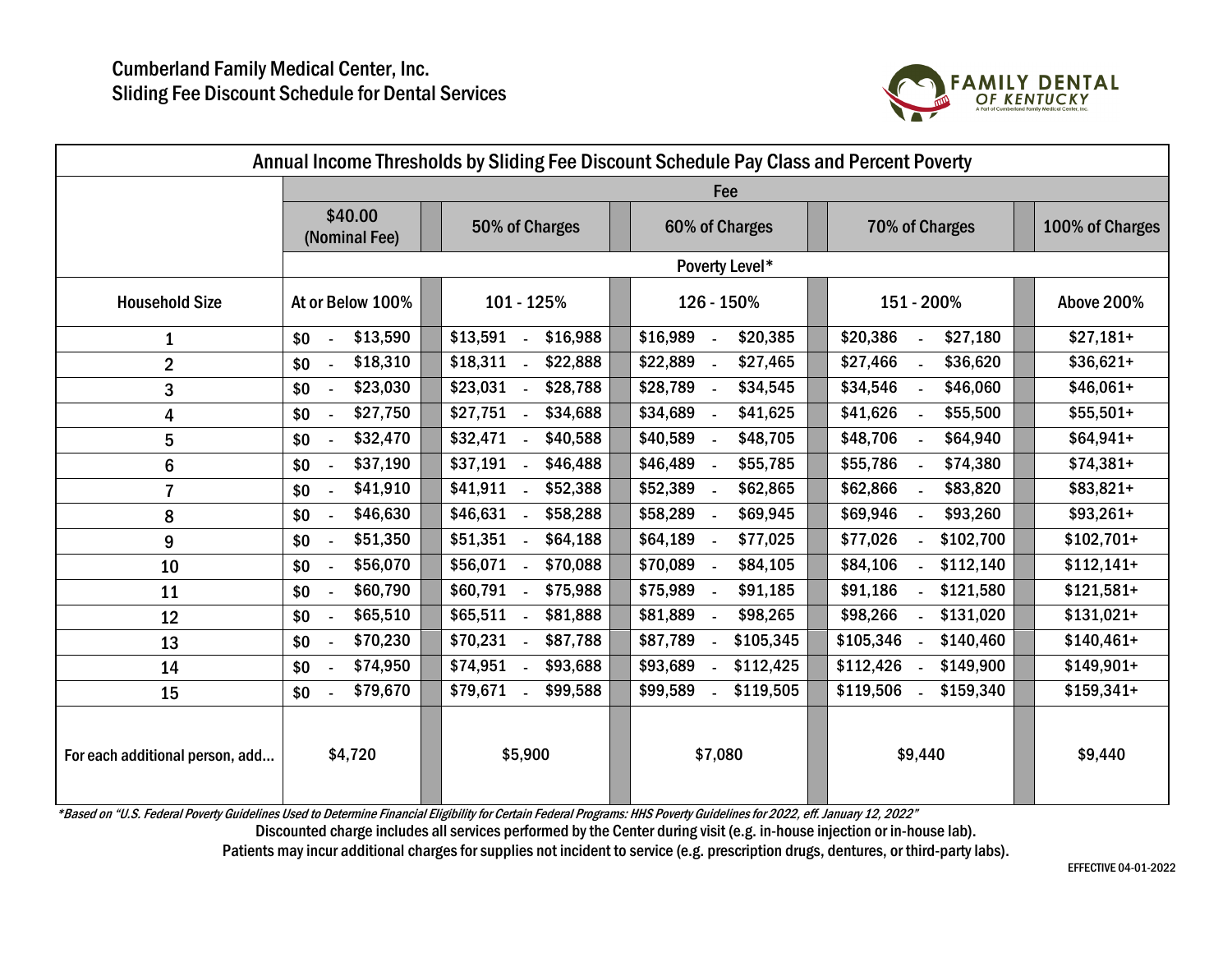

| Umbrales De Ingresos Anuales Por Horario De Escala De Tarifas Ajustables Clase De Pago Y Porcentaje De Pobreza |                                                |                         |                       |                           |                              |
|----------------------------------------------------------------------------------------------------------------|------------------------------------------------|-------------------------|-----------------------|---------------------------|------------------------------|
|                                                                                                                | <b>Tarifa</b>                                  |                         |                       |                           |                              |
|                                                                                                                | \$10.00<br>(Tarifa Nominal)                    | \$15                    | \$20                  | \$30                      | 100% de los<br><b>Cargos</b> |
|                                                                                                                |                                                |                         | Nivel de Pobreza*     |                           |                              |
| Tamaño del Hogar                                                                                               | En o por debajo<br>100%                        | 101 - 125%              | 126 - 150%            | 151 - 200%                | Por encima de<br>200%        |
| $\mathbf 1$                                                                                                    | \$13,590<br>\$0                                | \$13,591<br>\$16,988    | \$16,989<br>\$20,385  | \$20,386<br>\$27,180      | $$27,181+$                   |
| $\overline{2}$                                                                                                 | \$18,310<br>\$0                                | $$18,311$ .<br>\$22,888 | \$22,889<br>\$27,465  | \$27,466<br>\$36,620      | $$36,621+$                   |
| 3                                                                                                              | \$23,030<br>\$0<br>$\sim$                      | $$23,031$ .<br>\$28,788 | \$28,789<br>\$34,545  | \$34,546<br>\$46,060      | $$46,061+$                   |
| 4                                                                                                              | \$27,750<br>\$0<br>$\mathcal{L}_{\mathcal{A}}$ | $$27,751$ .<br>\$34,688 | \$34,689<br>\$41,625  | \$41,626<br>\$55,500      | $$55,501+$                   |
| 5                                                                                                              | \$32,470<br>\$0<br>$\sim$                      | $$32,471$ .<br>\$40,588 | \$40,589<br>\$48,705  | \$48,706<br>\$64,940      | $$64,941+$                   |
| $6\phantom{1}$                                                                                                 | \$37,190<br>\$0<br>$\sim$                      | \$37,191<br>\$46,488    | \$46,489<br>\$55,785  | \$55,786<br>\$74,380      | $$74,381+$                   |
| $\overline{7}$                                                                                                 | \$41,910<br>\$0<br>$\sim$                      | $$41,911$ .<br>\$52,388 | \$52,389<br>\$62,865  | \$62,866<br>\$83,820      | $$83,821+$                   |
| 8                                                                                                              | \$46,630<br>\$0<br>$\sim$                      | $$46,631$ -<br>\$58,288 | \$58,289<br>\$69,945  | \$69,946<br>\$93,260      | $$93,261+$                   |
| 9                                                                                                              | \$51,350<br>\$0                                | $$51,351$ .<br>\$64,188 | \$64,189<br>\$77,025  | \$77,026<br>\$102,700     | $$102,701+$                  |
| 10                                                                                                             | \$56,070<br>\$0<br>$\sim$                      | \$56,071 .<br>\$70,088  | \$70,089<br>\$84,105  | \$84,106<br>\$112,140     | $$112,141+$                  |
| 11                                                                                                             | \$60,790<br>\$0                                | $$60,791$ .<br>\$75,988 | \$75,989<br>\$91,185  | \$91,186<br>\$121,580     | $$121,581+$                  |
| 12                                                                                                             | \$65,510<br>\$0<br>$\sim$                      | $$65,511$ .<br>\$81,888 | \$81,889<br>\$98,265  | \$98,266<br>\$131,020     | $$131,021+$                  |
| 13                                                                                                             | \$70,230<br>\$0<br>$\mathcal{L}_{\mathcal{A}}$ | $$70,231$ -<br>\$87,788 | \$87,789<br>\$105,345 | $$105,346$ -<br>\$140,460 | $$140,461+$                  |
| 14                                                                                                             | \$74,950<br>\$0<br>$\sim$                      | $$74,951$ -<br>\$93,688 | \$93,689<br>\$112,425 | \$112,426<br>\$149,900    | $$149,901+$                  |
| 15                                                                                                             | \$79,670<br>\$0                                | \$79,671<br>\$99,588    | \$99,589<br>\$119,505 | \$119,506<br>\$159,340    | $$159,341+$                  |
| Por cada persona adicional,<br>agregue                                                                         | \$4,720                                        | \$5,900                 | \$7,080               | \$9,440                   | \$9,440                      |

\* Basado en "U.S. Federal Poverty Guidelines Used to Determine Financial Eligibility for Certain Federal Programs: HHS Poverty Guidelines for 2022, eff. January 12, 2022"

El cargo con descuento incluye todos los servicios realizados por el Centro durante la visita (por ejemplo, inyección in-house o laboratorio in-house).

Los pacientes pueden incurrir en cargos adicionales por suministros no relacionados con el servicio (por ejemplo, medicamentos recetados o laboratorios de terceros). EFFECTIVE 04-01-2022